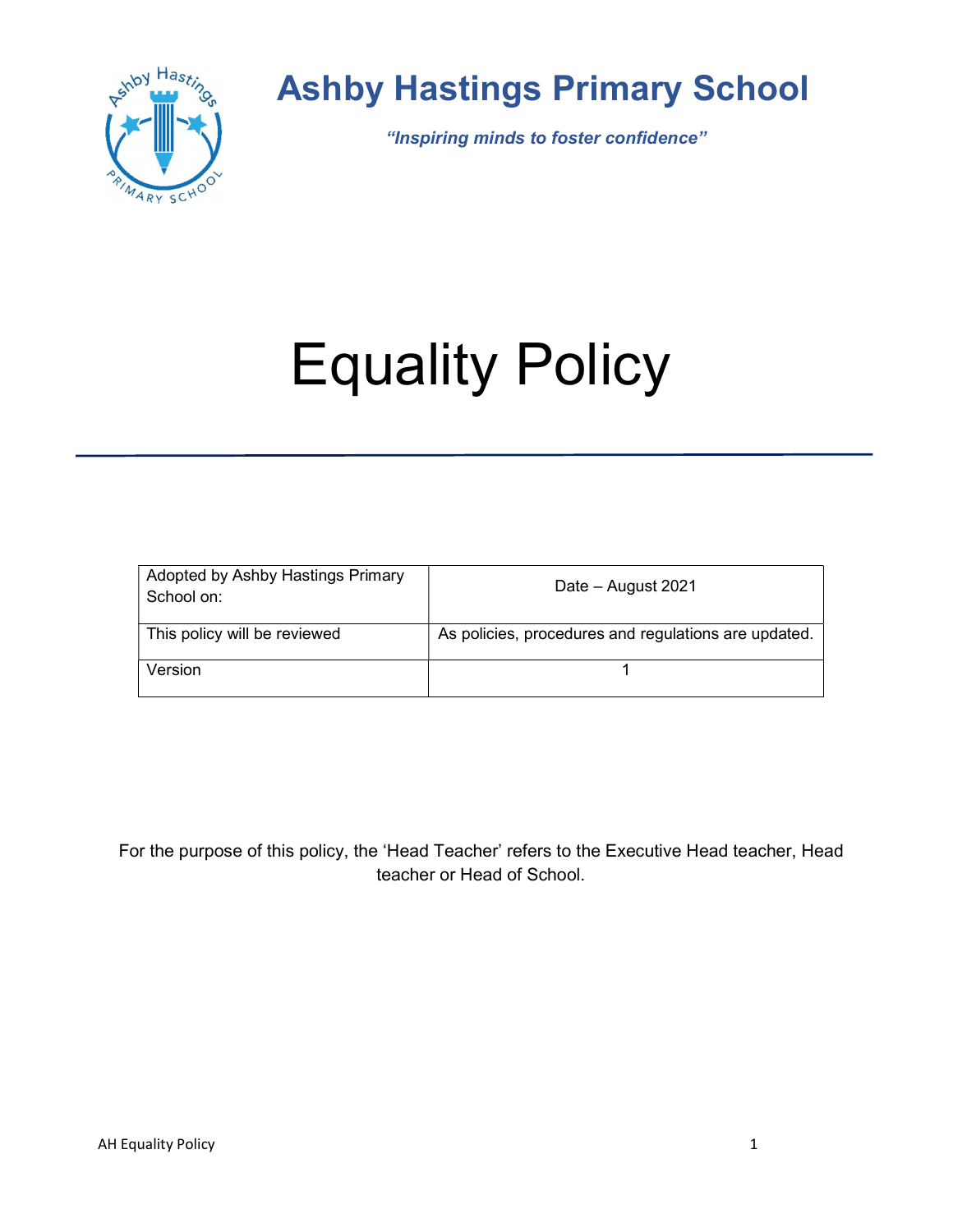## **Equality Policy**

## Introduction

Everyone at Ashby Hastings Primary School has an equal right to develop and achieve their potential regardless of race, gender, disability, sexual orientation and religion. Equality of opportunity underpins the school curriculum and the work of the school. The children and staff at Ashby Hastings Primary School are treated as individuals with their own abilities, difficulties, attitudes, backgrounds and experiences.

#### Public Sector Equality Duty 2011

The Equality Act 2010 has brought together under one Act all of the requirements regarding equality and discrimination.

Public Sector Equality Duty came into force in April 2011.

Ashby Hastings Primary School embraces this duty and takes steps not just to eliminate unlawful discrimination and harassment, but also to actively promote equality.

There are nine protected characteristics to which Ashby Hastings Primary School has regard:

- Age (for employees)
- Disability
- Race (includes ethnic or national origins, colour or nationality) Gender (includes issues of transgender)
- Gender reassignment
- Pregnancy and maternity
- Religion and belief (includes lack of belief) Sexual identity
- Marriage and civil partnership (for employees)

Ashby Hastings works against unlawful discrimination and harassment and actively promotes equality.

#### The Aims of the duty:

- 1. Eliminate unlawful discrimination, harassment and victimisation and other conduct that is prohibited by the Act
- 2. Advance equality of opportunity
- 3. Foster good relations

The Education Reform Act entitles all pupils in school to a National Curriculum, which is broad and balanced. The National Curriculum includes cross-curricular dimensions such as equal opportunities for boys and girls, multicultural education and special educational needs. Wherever possible the curriculum will develop children's knowledge and understanding of different beliefs, cultures and needs.

We aim to foster atmosphere of trust and respect amongst pupils as well as between staff, parents and children.

#### Parents:

We will introduce and communicate our Equality Policy to parents through the school website, prospectus, new parent information packs and parent's evenings.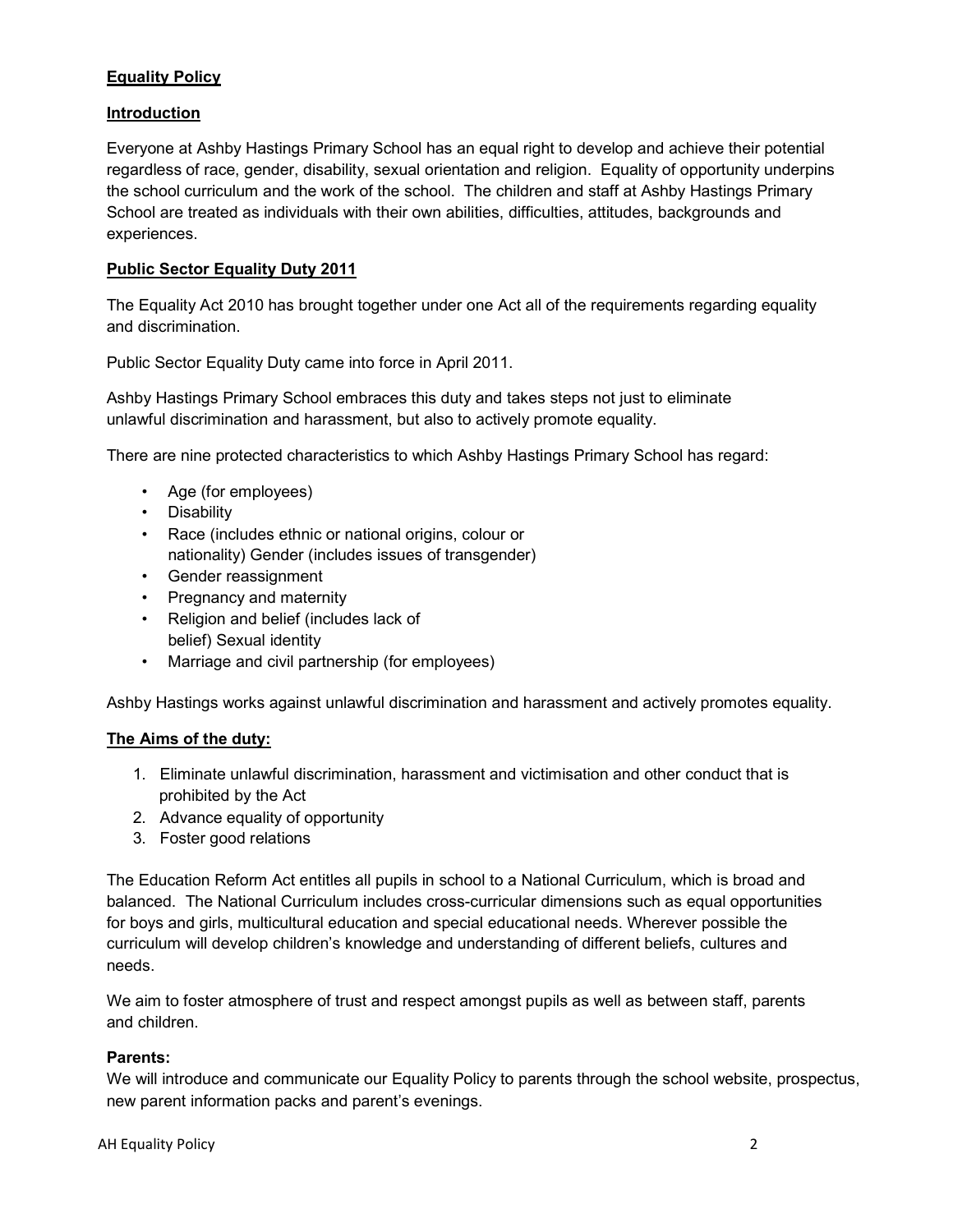#### Children:

It is the right of every child irrespective of race, culture, class, gender, special needs or ability to achieve their full potential. Each child should have access to an education, which will enable him/her to utilise their talents to the full and achieve their potential. We must develop children to become sensitive to and aware of ways in which equality is denied and how this might affect them in society.

#### Staff:

It is the responsibility of all staff to foster and facilitate this ethos by creating a welcoming environment for all children. We will endeavour to establish an atmosphere within school which effectively reduces prejudice and raises self-esteem, so that all children can develop independence, freedom of choice and a knowledge of their right to take on whatever roles they choose, no matter what their cultural background, gender or ability.

As a staff we have to remember that we are role models. We must challenge the concept of discrimination based upon differences of race gender and special needs.

#### Our Aims at Ashby Hastings Primary School:

To ensure that:

- 1. Every individual within the school has every opportunity to achieve their full potential
- 2. Every child is given access to the best possible level of achievement appropriate to their age, stage of learning and ability through appropriately differentiated work
- 3. Staff, parents and children are informed, educated and reminded of the issues to ensure a continuity of approach throughout the school
- 4. Prejudices are challenged and positive attitudes are built
- 5. Understanding and mutual respect of all children regardless of differences is promoted
- 6. Contributions from a range of cultures are included and acknowledged in the planning and teaching of all National Curriculum subjects, resources and school displays
- 7. An awareness of the unfairness and injustice of stereotyping is raised
- 8. Any form of bullying including verbal, physical and psychological bullying by any group or individuals is challenged and addressed
- 9. High levels of acceptable group and individual behaviour are promoted by ensuring that all the school community are informed of school expectations and procedures
- 10. There is a commitment to minimising all school exclusions by implementing agreed strategies and procedures ensuring that each child is given the opportunity to achieve and succeed
- 11. Absences, racist incidents, homophobic incidents and bullying incidents are recorded and monitored.

#### Examples of Strategies

- Planning activities of a non-stereotypical nature such as the home corner
- Giving children time to talk in class discussions to give everyone opportunity to voice opinion and discuss how they are feeling
- Encouraging the sharing of experiences encompassing all equality issues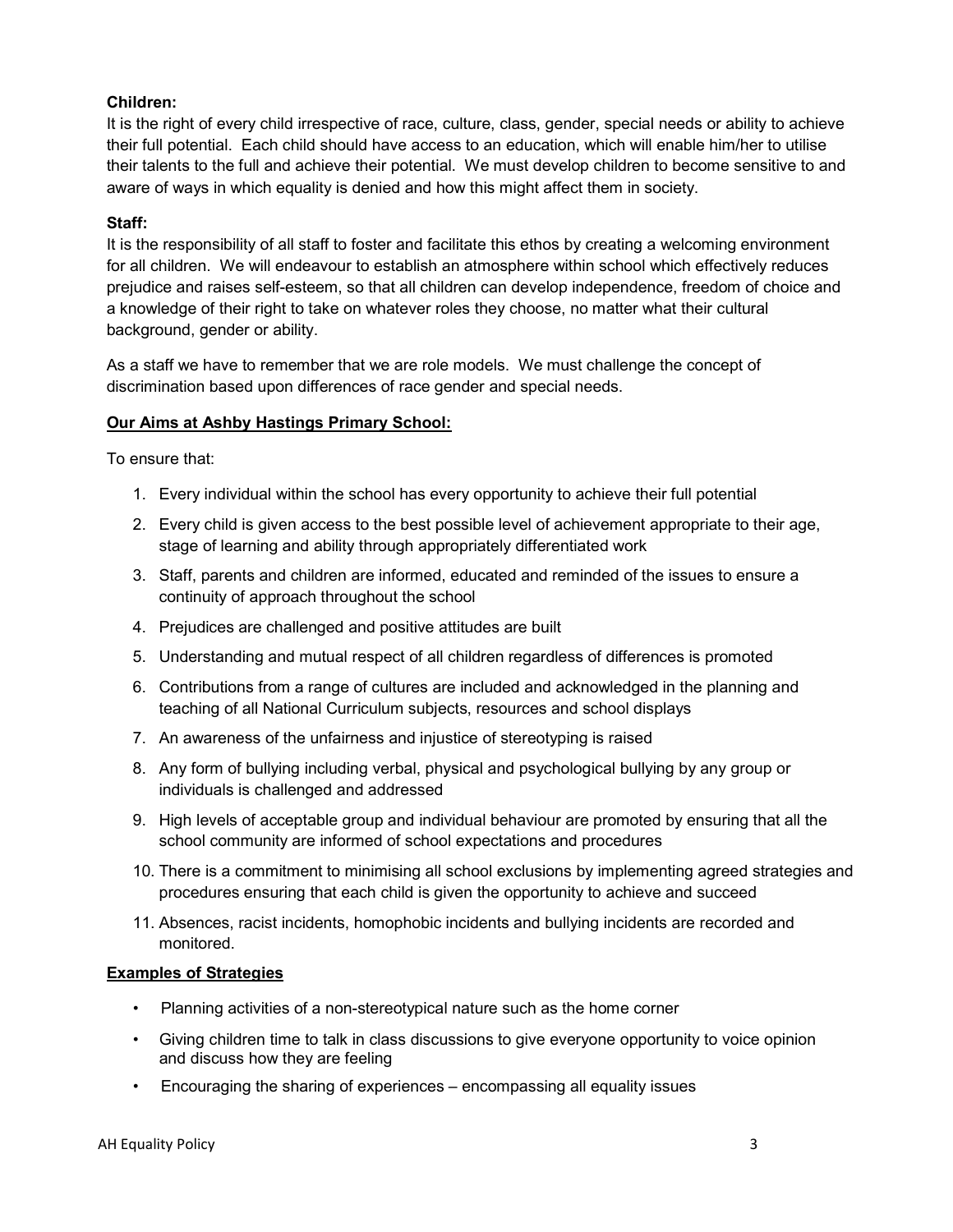- Reviewing/updating resources so that appropriate messages are presented to the children
- Planning role-play experiences to include addressing age, disability, race and gender
- Providing a differentiated curriculum by developing classroom approaches that cater for individual differences, but which do not make distinctions that have negative effects on children, their learning and development
- Displays around school promote positive equality issues
- Providing an entitlement curriculum which aims to offer the same broad and balanced curriculum and learning experiences to all
- Staff on the playground to identify loners, the assertive group and negative physical contact
- Children encouraged to think about the exclusion of others and the negative effect it can have
- Involving children in rulemaking in the classroom and at whole school level through the School Council
- Using assembly time and collective worship themes to reinforce equality issues
- Using targets and rewards for all children to reinforce acceptable behaviour and attitudes
- Ensuring all children will have equal access to all resources. Some children will need encouragement /direction in the use of resources.
- Subject leaders to address equality issues within their subjects
- Give children a voice through School Council meetings and PSHE lessons
- Sharing in various religious and cultural celebrations through the year.

#### The Curriculum

All children will have equal access to all aspects of the curriculum and school life. We will need to monitor our practices to achieve this. Children should be given the opportunity:

- To make choices without rejecting as being inappropriate e.g. sport, monitor jobs
- To gain self-worth and self-confidence, freeing them to develop a sense of who they are and what they want
- To have equal educational experiences so that they can make appropriate choices from a base of common skills and knowledge.

#### Resources

- Books, work cards, equipment and other resources will be checked to see that they are non-stereotypical.
- Children will be encouraged to identify and question stereotypes if they are found in existing material.
- Resources such as computers, technology equipment and playground space will be allocated fairly.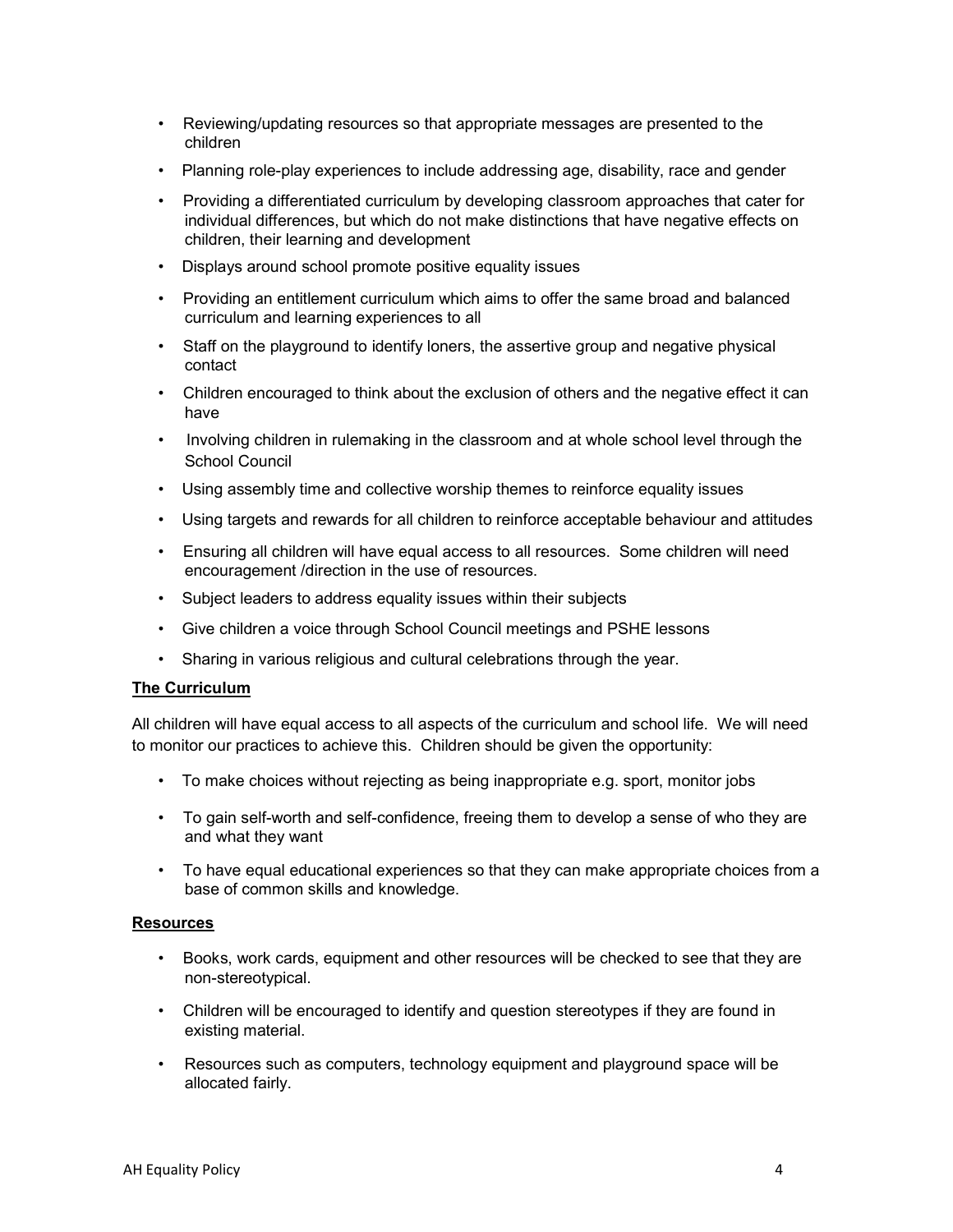#### Hidden Curriculum

- Displays will show positive role models.
- There is a need to discuss and counter prejudices and hidden beliefs
- The development and sharing of common interests will be encouraged.
- Children's individual characteristics and feelings need to be respected and valued

#### **Staff Training**

Active participation of all school personnel is necessary for a successful policy. Staff meetings will take place as a means of monitoring/evaluating the policy. Raising awareness sessions will be planned periodically.

#### All Ashby Hastings staff have a responsibility for promoting equality

#### Success Criteria

Equality will be recognised or highlighted in the following areas:

- Playground/classroom interaction
- Displays in school
- Perceptions of Governors and Parents
- Teaching styles
- Differentiated work on offer
- Use of resources
- Teacher assessment
- SATs results

#### Racial Equality

Ashby Hastings Primary School staff will tackle all forms of discrimination

The main objectives we are working towards are:

- To prepare all children to live and work together, with equal opportunities as part of a multi-racial world
- To build on the strength of cultural and linguistic diversity
- To raise awareness and enable children to recognise and challenge inequality
- To meet effectively the particular educational needs of all children

#### In the classroom teachers will:

- 1. Raise awareness of similarities and differences of individuals and groups
- 2. Where appropriate encourage positive role models from the community to support work in the classroom and arrange relevant visits to religious buildings.
- 3. Have high expectations so that all children achieve their full potential, as well as encourage a positive self-image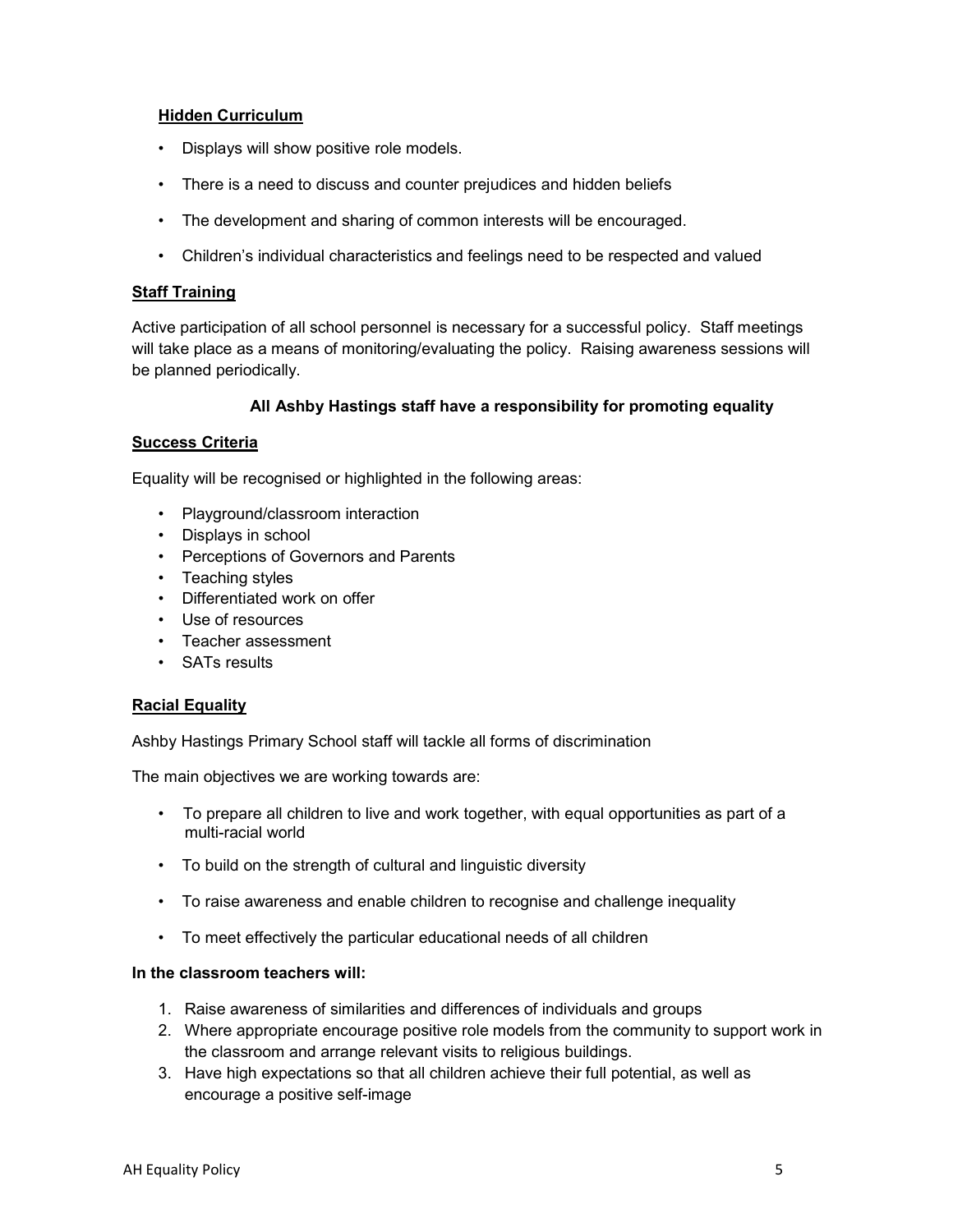- 4. Give opportunities for children to express and evaluate their opinions and to respect the opinions of others
- 5. At all times encourage children to challenge stereotypes, prejudices and racism,
- 6. Carefully choose books and materials and create displays that reflect the diversity within school, community and the wider world
- 7. Audit/monitor their subject ensuring equality issues are addressed
- 8. Be made aware of the ethnic mix, different religions and home language of the children
- 9. Identify children for EAL support
- 10. As a subject leader, ensure that there are appropriate equality links.

#### In school organisation and management we will:

- 1. Celebrate the success of individuals and groups
- 2. Ensure all staff, teaching and non-teaching, are informed of the policy
- 3. Provide opportunities for children to work with people from different backgrounds and cultures in a wide variety of roles including work, domestic and recreational
- 4. Monitor extra-curricular activities to ensure that children from cultural groups are encouraged to take part
- 5. Carefully monitor data available to school, to ensure all children achieve their full potential

#### **Gender Equality**

#### In the classroom teachers will:

- 1. Seek to organise the children to work together in mixed groups so they are less likely to develop antagonistic attitudes, e.g. encouraging them to line up in mixed pairs or by surname, keeping the register in alphabetical order, use of talking partners
- 2. Ensure that areas of the classroom do not predominately become a male or female domain e.g. home corner, construction corner
- 3. Enable children to work in single sex groups if need be to develop involvement and enjoyment in particular subjects.

#### In school organisation and management we will:

- 1. Celebrate the success of individuals
- 2. Avoid unnecessary separation of the sexes, unless a specific educational purpose is being met
- 3. Ensure staff positions are not limited to one gender
- 4. Ensure all staff, teaching and non-teaching are informed of the policy
- 5. Provide opportunity for boys and girls to see women and men in a variety of roles including work, domestic and recreational
- 6. Ensure that the behaviour policy will be the same for both boys and girl
- 7. Make sure that extra- curricular activities will be available to all children and timetabled to avoid stereotyped classes.
- 8. Ensure the children have access to materials and discussions showing different types of families, not just traditional bias of man/woman/ children etc..